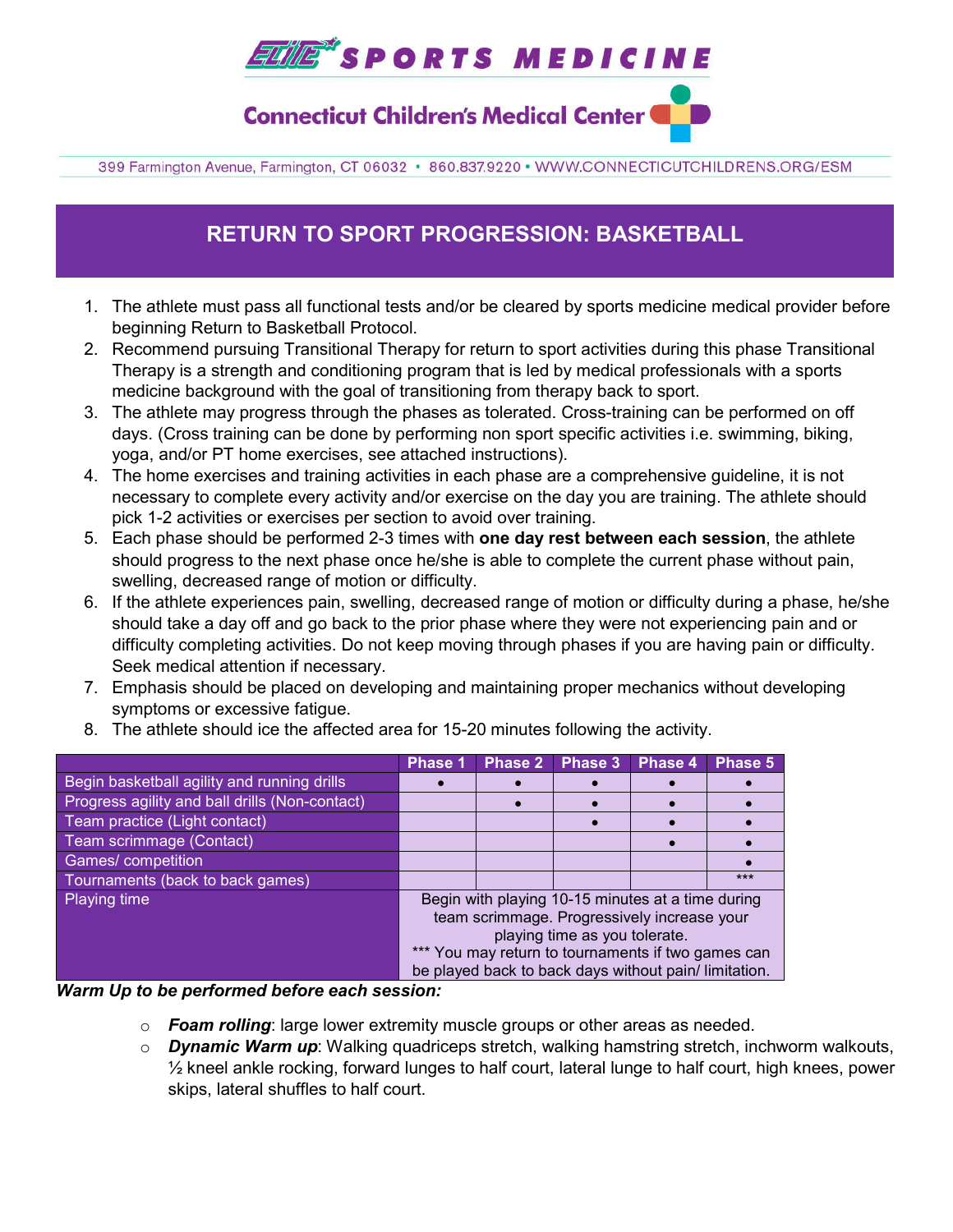## *ELME\*SPORTS MEDICINE*

### **Connecticut Children's Medical Center**

399 Farmington Avenue, Farmington, CT 06032 · 860.837.9220 · WWW.CONNECTICUTCHILDRENS.ORG/ESM

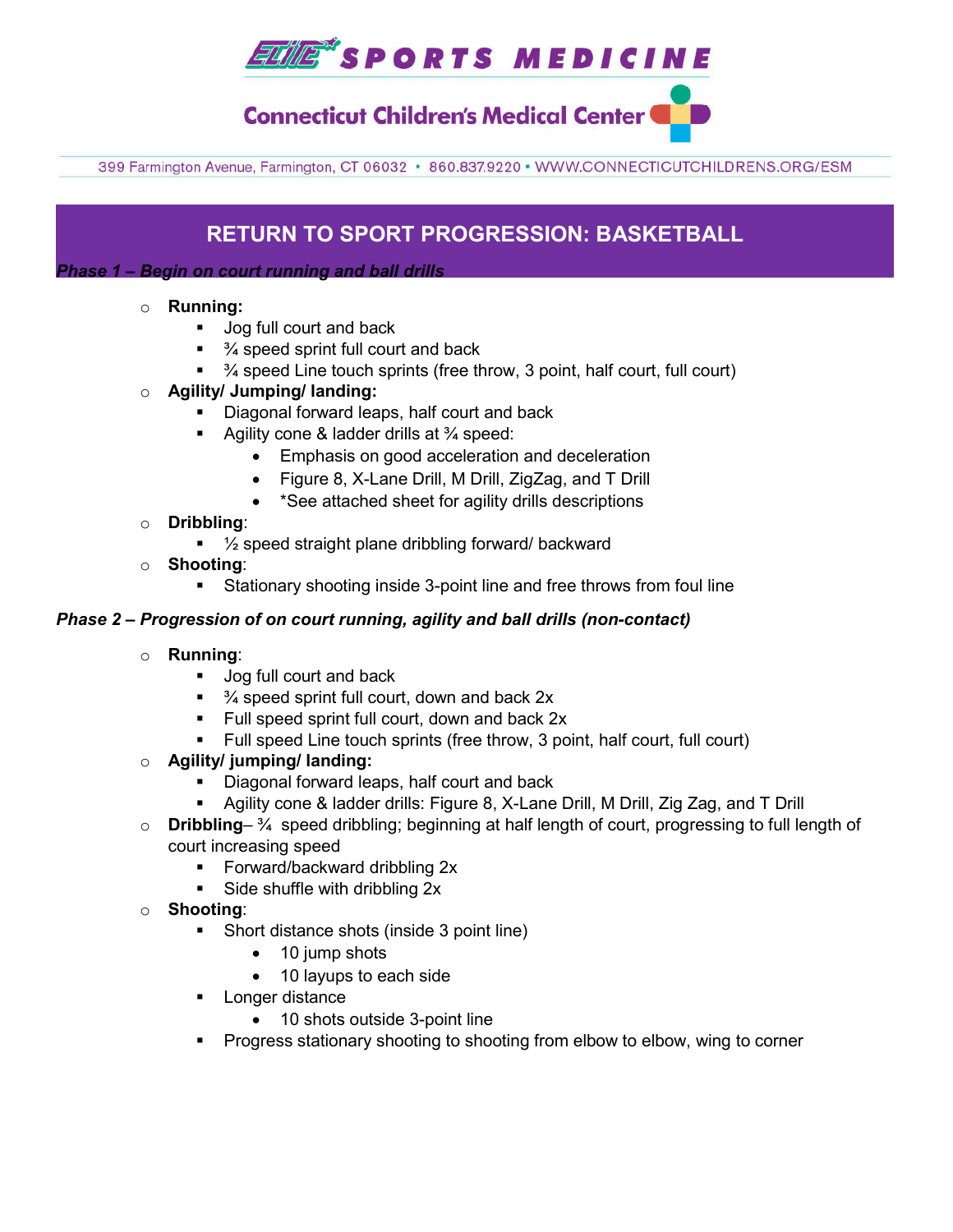

**Connecticut Children's Medical Center** 

399 Farmington Avenue, Farmington, CT 06032 · 860.837.9220 · WWW.CONNECTICUTCHILDRENS.ORG/ESM



- $\circ$  Continue with Phase 3 Running, Agility/ Jumping, Passing, Dribbling, exercises as outlined above in Phase 3
- $\circ$  Continue with conditioning for up to 60 minutes
- o Continue with PT home exercises for strength, power, balance, and proprioception
- $\circ$  Practice team passing and shooting drills, practice offensive, defensive and counter attack tactical schemes
	- 1-on-1 game with teammate and half court games
	- Begin full practice including *team scrimmage at end of practice*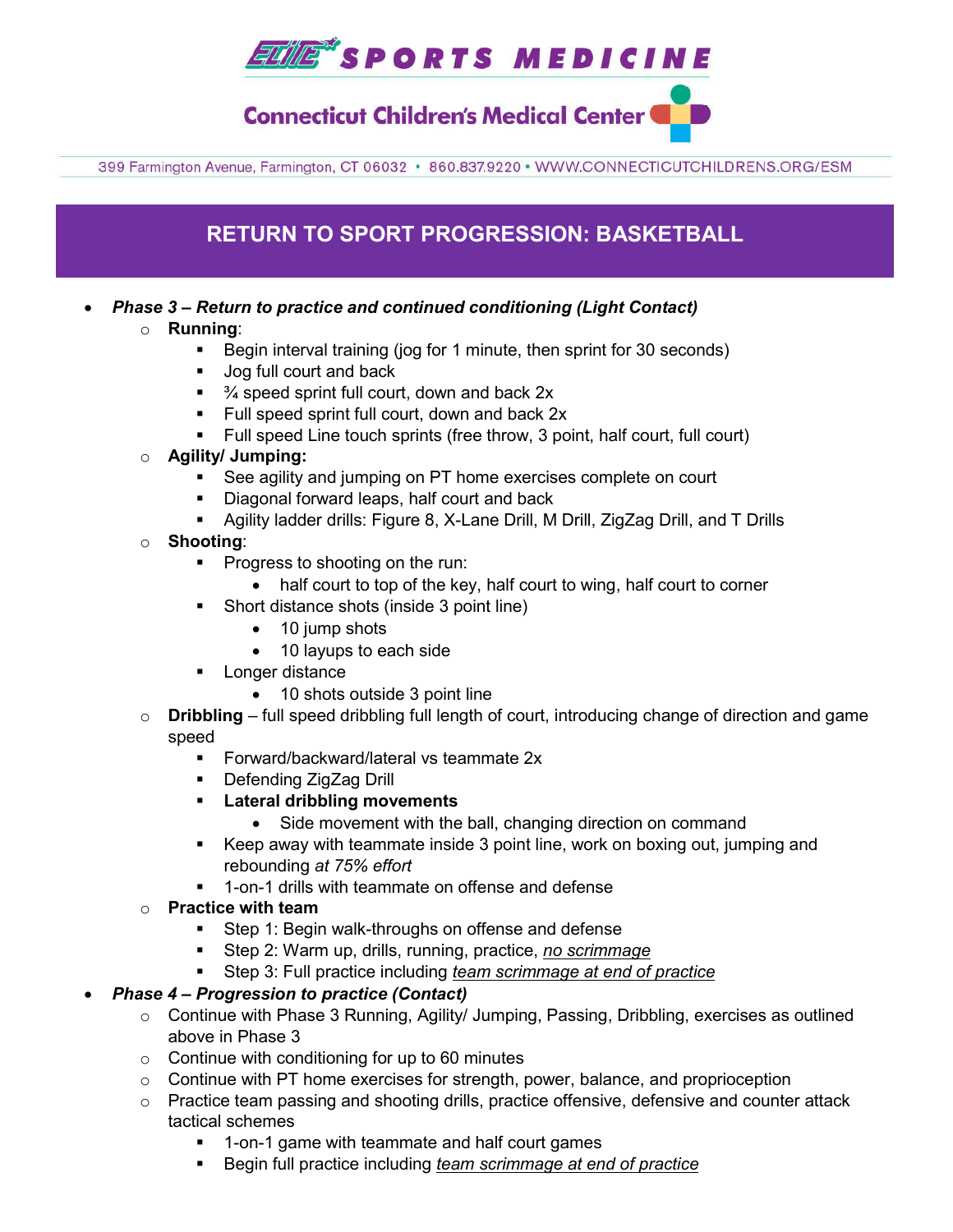## *ELME\*SPORTS MEDICINE*

**Connecticut Children's Medical Center** 

399 Farmington Avenue, Farmington, CT 06032 · 860.837.9220 · WWW.CONNECTICUTCHILDRENS.ORG/ESM

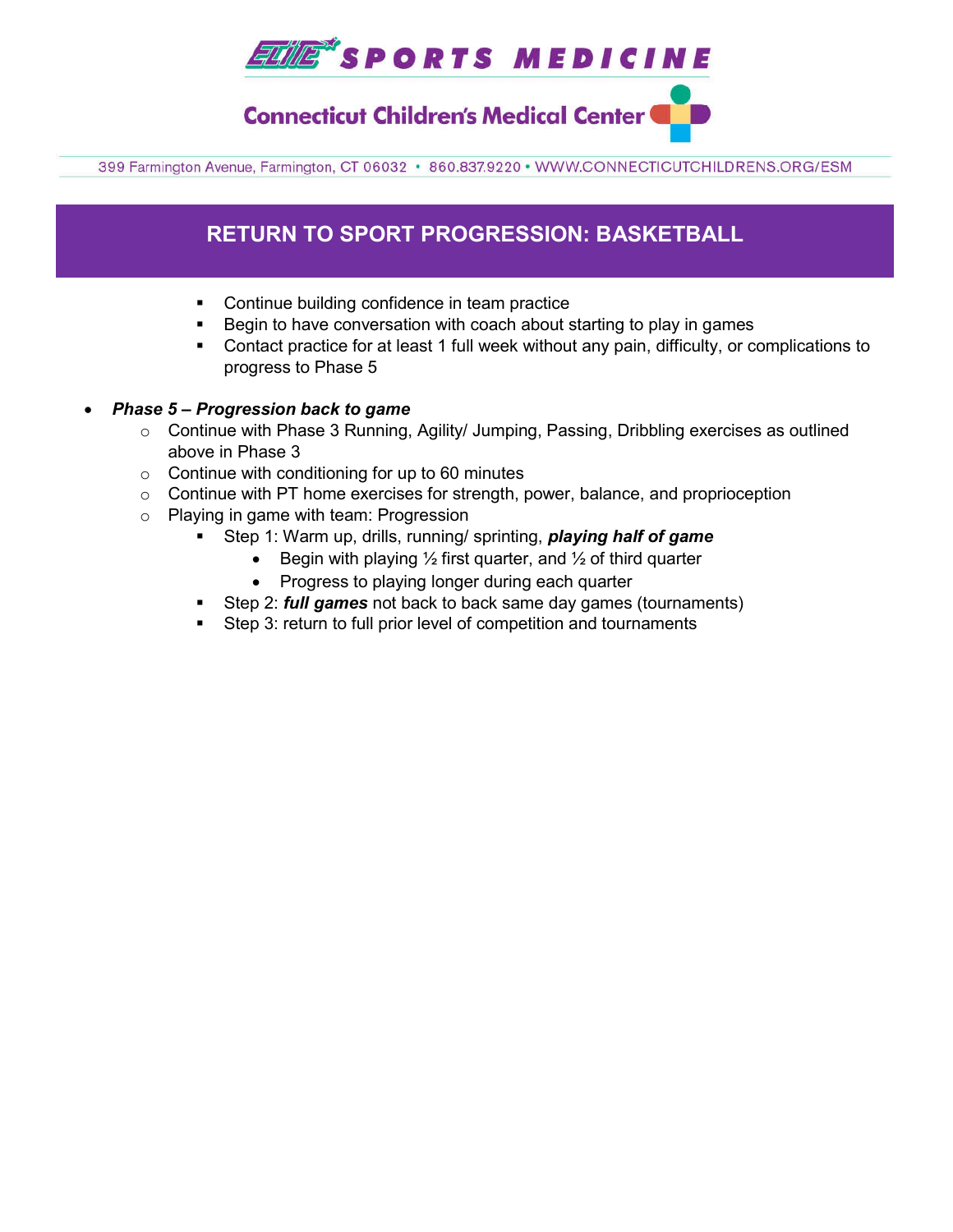

**Connecticut Children's Medical Center & B** 

399 Farmington Avenue, Farmington, CT 06032 · 860.837.9220 · WWW.CONNECTICUTCHILDRENS.ORG/ESM

### **RETURN TO SPORT PROGRESSION: BASKETBALL**

#### *Lower Extremity PT Exercises for Home:*

| Disclaimer: the athlete should pick 1-2 exercise per section to avoid over training. |             |                    |                                 |
|--------------------------------------------------------------------------------------|-------------|--------------------|---------------------------------|
| <b>Exercises</b>                                                                     | <b>Sets</b> | <b>Repetitions</b> | <b>Comments/ Modifications:</b> |
| Jumping/Landing:                                                                     |             |                    |                                 |
| Double/single leg toe drop<br>$\bullet$                                              |             |                    |                                 |
| Double leg jump prep<br>$\bullet$                                                    |             |                    |                                 |
| Power:                                                                               |             |                    |                                 |
| Squat jump<br>$\bullet$                                                              |             |                    |                                 |
| Broad jump<br>$\bullet$                                                              |             |                    |                                 |
| Box jump<br>$\bullet$                                                                |             |                    |                                 |
| Forward leaps<br>$\bullet$                                                           |             |                    |                                 |
| <b>Bounding</b><br>$\bullet$                                                         |             |                    |                                 |
| Scissor jumps<br>$\bullet$                                                           |             |                    |                                 |
| Hurdle hops<br>$\bullet$                                                             |             |                    |                                 |
| Strength:                                                                            |             |                    |                                 |
| Core                                                                                 |             |                    |                                 |
| Quad hover<br>$\bullet$                                                              |             |                    |                                 |
| Plank<br>$\bullet$                                                                   |             |                    |                                 |
| Side plank<br>$\bullet$                                                              |             |                    |                                 |
| Bear crawls<br>$\bullet$                                                             |             |                    |                                 |
| <b>Hip/ Glutes</b>                                                                   |             |                    |                                 |
| <b>Bridge</b><br>$\bullet$                                                           |             |                    |                                 |
| Clamshells<br>$\bullet$                                                              |             |                    |                                 |
| <b>Band walks</b><br>$\bullet$                                                       |             |                    |                                 |
| Squats<br>$\bullet$                                                                  |             |                    |                                 |
| Lateral lunge<br>$\bullet$                                                           |             |                    |                                 |
| Quadriceps                                                                           |             |                    |                                 |
| Squats<br>$\bullet$                                                                  |             |                    |                                 |
| Split squats<br>$\bullet$                                                            |             |                    |                                 |
| Lunges<br>$\bullet$                                                                  |             |                    |                                 |
| Leg Press<br>$\bullet$                                                               |             |                    |                                 |
| <b>Hamstrings</b>                                                                    |             |                    |                                 |
| <b>Bridge walkouts</b><br>$\bullet$                                                  |             |                    |                                 |
| Nordic Hamstring exercise<br>$\bullet$                                               |             |                    |                                 |
| <b>RDL</b><br>$\bullet$                                                              |             |                    |                                 |
| <b>Balance/ Proprioception</b>                                                       |             |                    |                                 |
| Double leg (DL), Single leg (SL)                                                     |             |                    |                                 |
| Eyes open (EO), Eyes closed (EC)                                                     |             |                    |                                 |
| DL squat EO/EC<br>$\bullet$                                                          |             |                    |                                 |
| DL squat to SL hold EO/EC<br>$\bullet$                                               |             |                    |                                 |
| SL balance EC<br>$\bullet$                                                           |             |                    |                                 |
| SL balance 3 way cone<br>$\bullet$                                                   |             |                    |                                 |
| reach                                                                                |             |                    |                                 |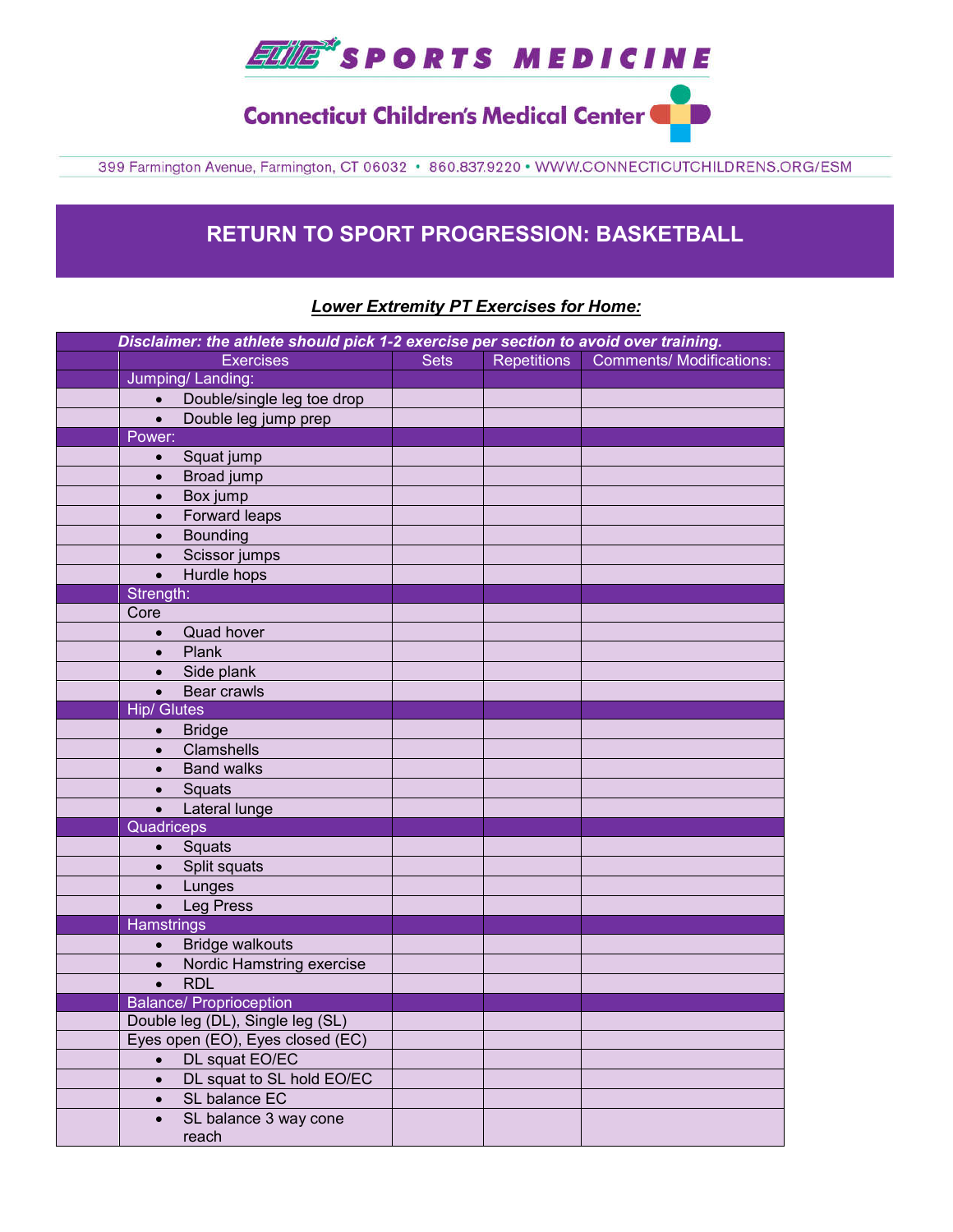

**Connecticut Children's Medical Center** 

399 Farmington Avenue, Farmington, CT 06032 · 860.837.9220 · WWW.CONNECTICUTCHILDRENS.ORG/ESM

### **RETURN TO SPORT PROGRESSION: BASKETBALL**

#### *PT Exercises for Home:*

#### *Upper Extremity*

- **Warm Up:**
	- o *Muscle release/ Ball Rolling*: shoulder blade muscles ball against wall as needed
	- o *Stretches*: Shoulder stretches as needed
		- Kneeling Latissimus Doris stretch on box
		- **Wall cross body stretch**
		- **Side lying sleeper stretch**

| Disclaimer: the athlete should pick 1-2 exercise per section to avoid over training. |                                                                                                                                                                                                                            |             |                    |                                 |  |  |  |
|--------------------------------------------------------------------------------------|----------------------------------------------------------------------------------------------------------------------------------------------------------------------------------------------------------------------------|-------------|--------------------|---------------------------------|--|--|--|
|                                                                                      | <b>Exercises</b>                                                                                                                                                                                                           | <b>Sets</b> | <b>Repetitions</b> | <b>Comments/ Modifications:</b> |  |  |  |
|                                                                                      | Power:                                                                                                                                                                                                                     |             |                    |                                 |  |  |  |
|                                                                                      | Med Ball slams<br>$\bullet$                                                                                                                                                                                                |             |                    |                                 |  |  |  |
|                                                                                      | Med Ball wall throws<br>$\bullet$                                                                                                                                                                                          |             |                    |                                 |  |  |  |
|                                                                                      | Rope slams                                                                                                                                                                                                                 |             |                    |                                 |  |  |  |
|                                                                                      | Push up progression:<br>elevated push-ups on box $\rightarrow$ push up<br>on the floor $\rightarrow$ plyo push ups                                                                                                         |             |                    |                                 |  |  |  |
|                                                                                      | Bench press progression:<br>1 Arm dumbbell floor press $\rightarrow$ 2<br>Arm dumbbell floor press $\rightarrow$ incline<br>dumbbell bench press $\rightarrow$ flat<br>dumbbell press $\rightarrow$<br>barbell bench press |             |                    |                                 |  |  |  |
|                                                                                      | Core Strength:                                                                                                                                                                                                             |             |                    |                                 |  |  |  |
|                                                                                      | Core                                                                                                                                                                                                                       |             |                    |                                 |  |  |  |
|                                                                                      | Quad hover<br>$\bullet$                                                                                                                                                                                                    |             |                    |                                 |  |  |  |
|                                                                                      | Plank<br>$\bullet$                                                                                                                                                                                                         |             |                    |                                 |  |  |  |
|                                                                                      | Side plank<br>$\bullet$                                                                                                                                                                                                    |             |                    |                                 |  |  |  |
|                                                                                      | <b>Bear crawls</b>                                                                                                                                                                                                         |             |                    |                                 |  |  |  |
|                                                                                      | Scapular Strength:                                                                                                                                                                                                         |             |                    |                                 |  |  |  |
|                                                                                      | Prone I, T, W<br>$\bullet$                                                                                                                                                                                                 |             |                    |                                 |  |  |  |
|                                                                                      | 1/2 kneel "gators"<br>$\bullet$                                                                                                                                                                                            |             |                    |                                 |  |  |  |
|                                                                                      | Row progression:<br>Standing row $\rightarrow$ Inverted row $\rightarrow$<br>progressively lowering bar $\rightarrow$<br>assisted band pull ups $\rightarrow$ full pull ups<br>from bar                                    |             |                    |                                 |  |  |  |
|                                                                                      | <b>Shoulder Strength:</b>                                                                                                                                                                                                  |             |                    |                                 |  |  |  |
|                                                                                      | Thera Band ER/ IR                                                                                                                                                                                                          |             |                    |                                 |  |  |  |
|                                                                                      | Arm Bar exercise                                                                                                                                                                                                           |             |                    |                                 |  |  |  |
|                                                                                      | Farmers carry<br>$\bullet$                                                                                                                                                                                                 |             |                    |                                 |  |  |  |
|                                                                                      | Rack carry<br>$\bullet$                                                                                                                                                                                                    |             |                    |                                 |  |  |  |